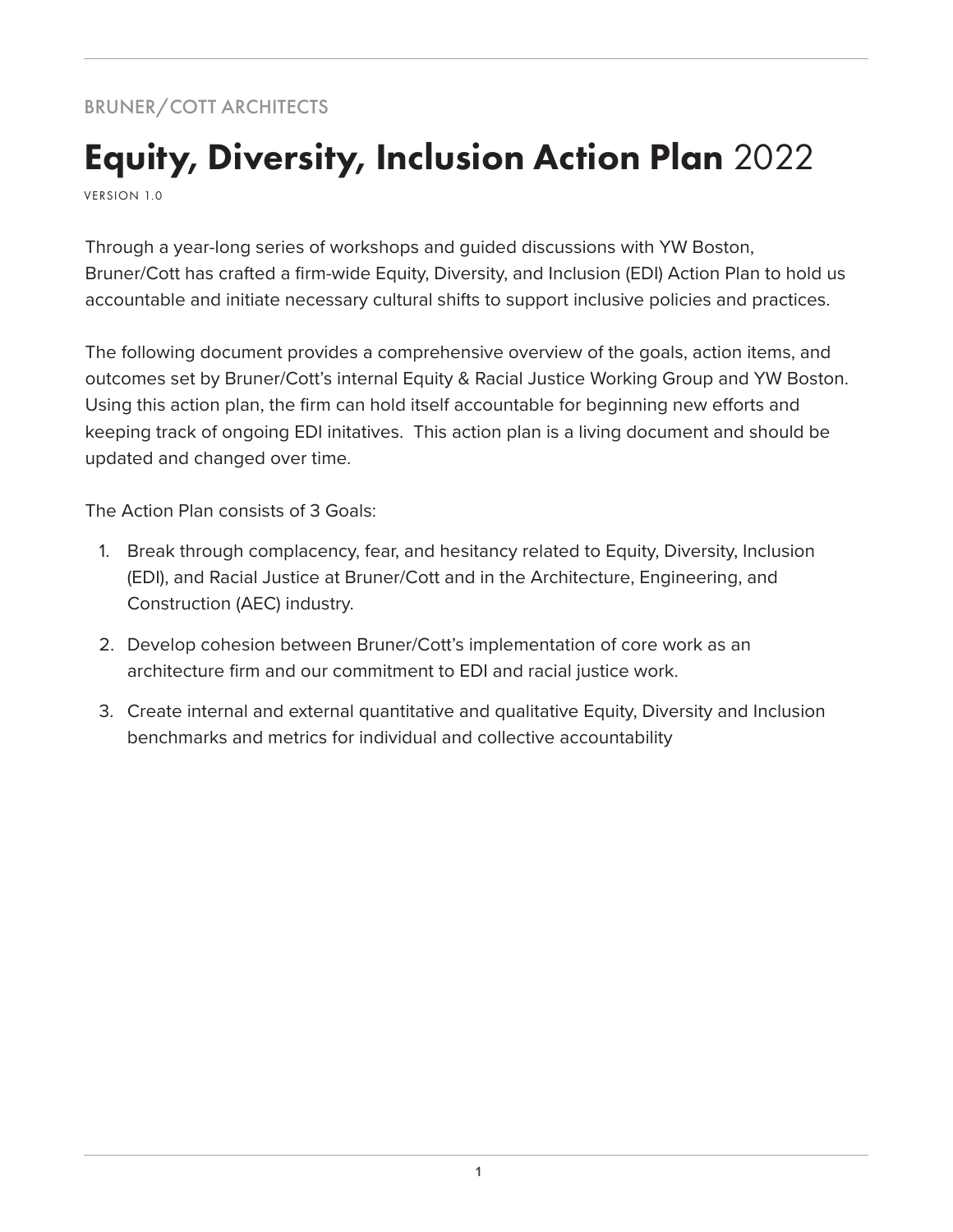### **GOAL 1**

**Break through complacency, fear, and hesitancy related to Equity, Diversity, Inclusion (EDI), and Racial Justice at Bruner/Cott and in the Architecture, Engineering, and Construction (AEC) industry.**

#### **GOAL 1 ACTIONS**

- **• Action 1.1: Prioritize racial justice advocacy in EDI initiatives**
	- Revise firm EDI statement with firm-wide input
	- Define partners' position on EDI and Racial Justice
	- Commit time and money to EDI and racial justice work
	- Create official position for EDI firm leader
- **• Action 1.2: Participate in the removal of industry-related barriers for underrepresented communities**
	- Examine EDI data related to overall profession, licensure, and education from industry organizations
	- Commit financial and time resources to organizations committed to pipeline building for underrepresented minorities in the AEC industry
- **• Action 1.3: Form partnerships with thought leaders at the intersection of design, architecture, and Racial Justice**
	- Identify model architectural or design firms
	- Build on YW InclusionBoston network
	- Study industry experts, systems thinking models and change theories
	- Initiate formal and informal partnerships and collaborations
- **• Action 1.4: Promote internal awareness of Racial Justice**
	- Hold consistent, specific space and time for internal EDI discussions.
	- Establish foundation, base knowledge and EDI language for entire organization
	- Develop plan to mitigate fear or anxiety surrounding missteps and inclusion
- **• Action 1.5: Implement standard practices to break down barriers to an actively anti-racist and anti-oppressive firm culture**
	- Develop a firm-wide BCA community agreement that establishes parameters that promote inclusion and belonging in all office spaces, virtual and physical.

## **GOAL 1 OUTCOME**

**EDI and anti-racism are normal and essential subjects at Bruner/Cott, the firm reflects society and our community, and we influence others to follow our lead.**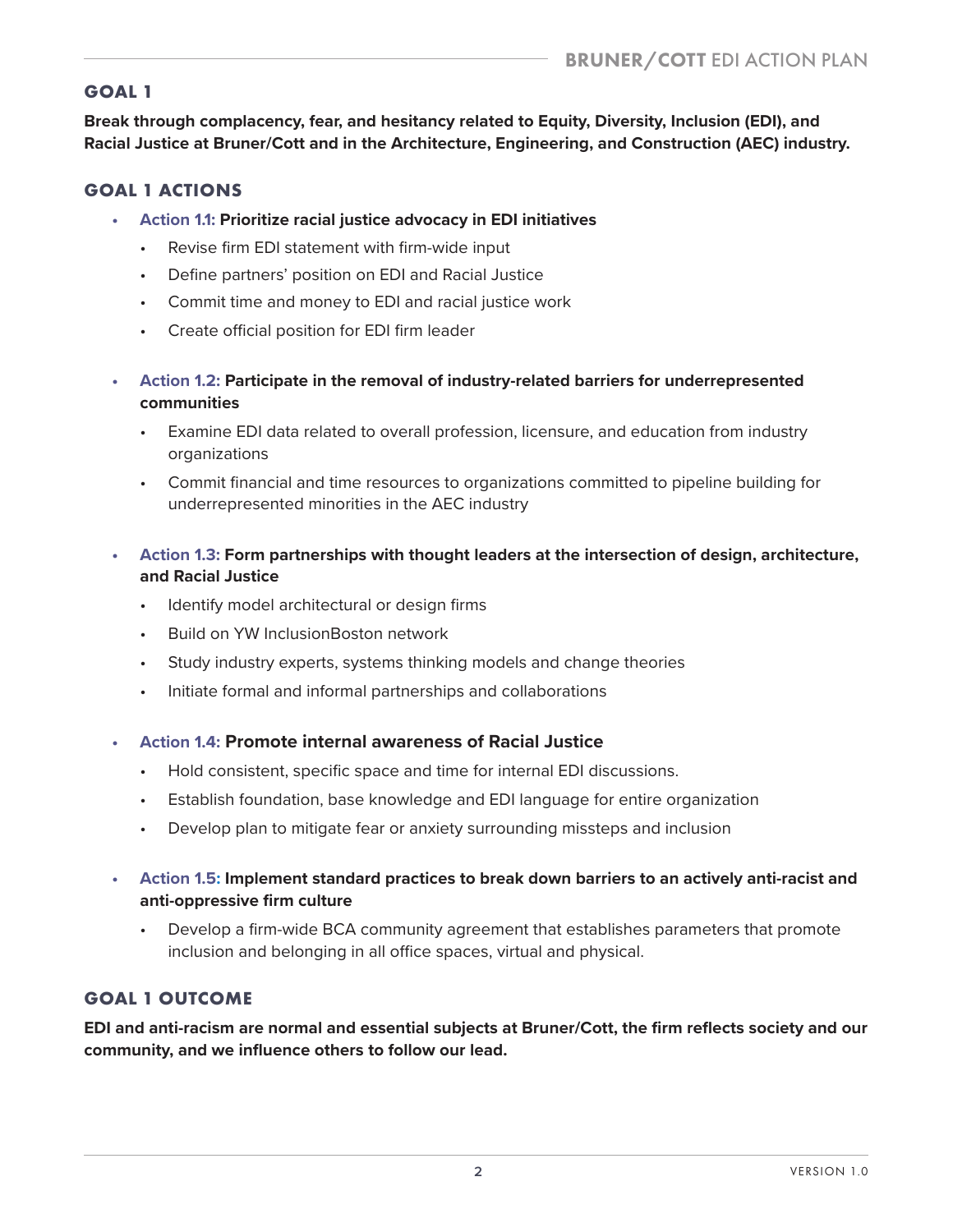#### **GOAL 2**

**Develop cohesion between Bruner/Cott's implementation of core work as an architecture firm and our commitment to EDI and racial justice work.** 

### **GOAL 2 ACTIONS**

- **• Action 2.1: Develop expertise to attract clients and acquire work dedicated to social justice and equity**
	- Conduct survey of all schematic design projects regarding social equity and racial justice
	- Analyze completed projects to evaluate lessons learned
	- Train project managers to facilitate EDI conversations with clients, consultants, and other project partners
- **• Action 2.2: Prioritize racial justice and equity goals in all phases of project delivery** 
	- Analyze financial impact of EDI initiatives
	- Develop fee structures that support EDI objectives
	- Develop capacity and expertise to propose and deliver on EDI scope in design projects
	- Develop community post-occupancy evaluation process to assess project success
- **• Action 2.3: Participate in network of minority internship programs and BIPOC professional organizations**
	- Develop relationships with HBCU and architectural education programs serving majority minority students
	- Continue and expand relationships with minority-led professional associations
	- Participate in mentor programs that connect with underrepresented populations to our field
- **• Action 2.4: Engage clients and communities beyond current constituents and demographics**
	- Analyze our current constituents and their demographics to set a benchmark for advancement
	- As a development exercise: examine a project design based solely upon racial equity impact
	- Continue to find new community partners who will benefit from pro bono or low bono design services
	- Host public forum on EDI and Architecture (See 3.2.2)
- **• Action 2.5: Document and report challenges and progress**
	- Determine accountability measures/goals/benchmarks
	- Establish report composition and frequency

#### **GOAL 2 OUTCOME**

**Expand Bruner/Cott's participation in designing equitable architecture in partnership with other industry leaders.**